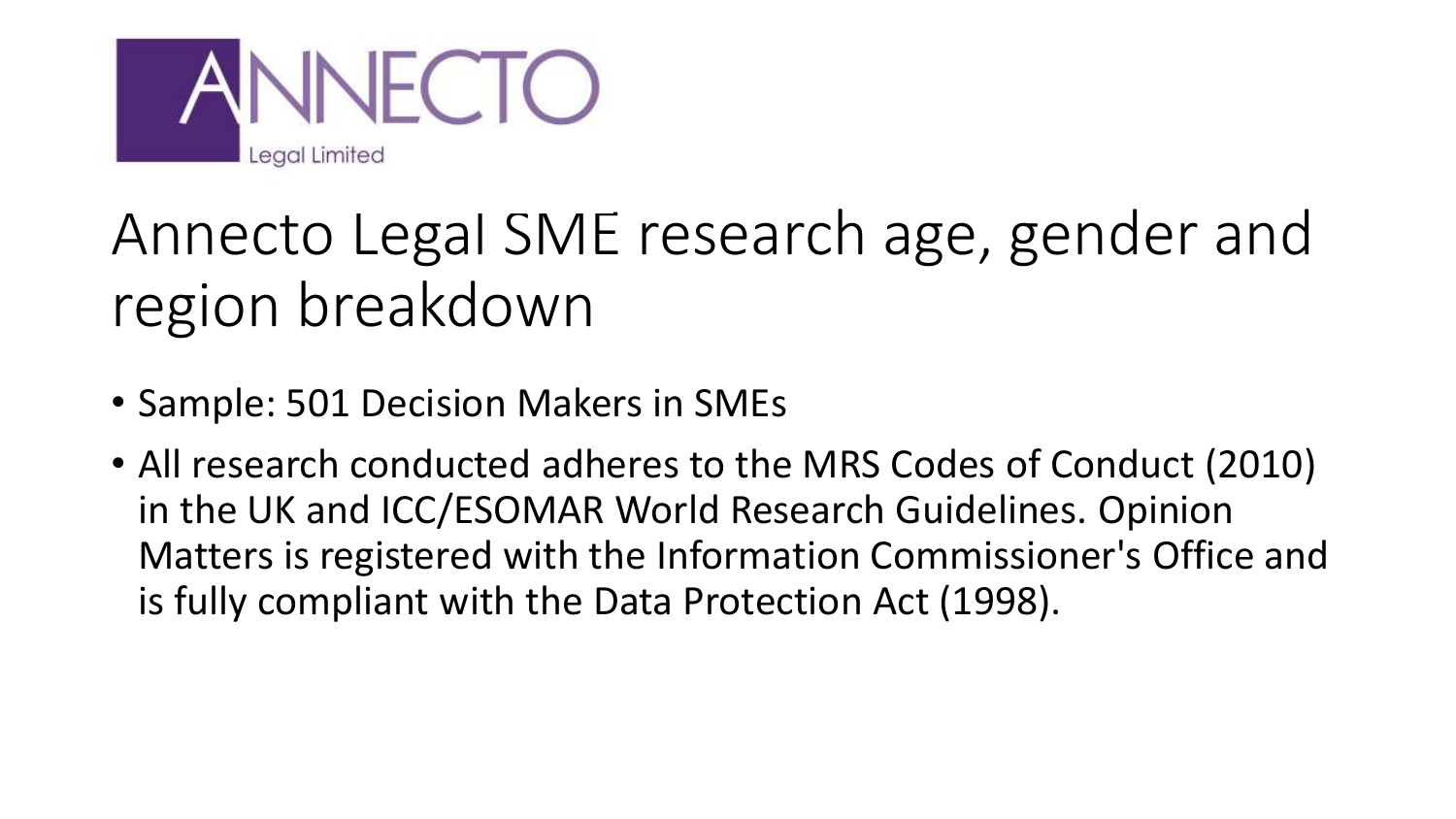## Question One

Has your business ever been involved in litigation?



**No** 

**T** Yes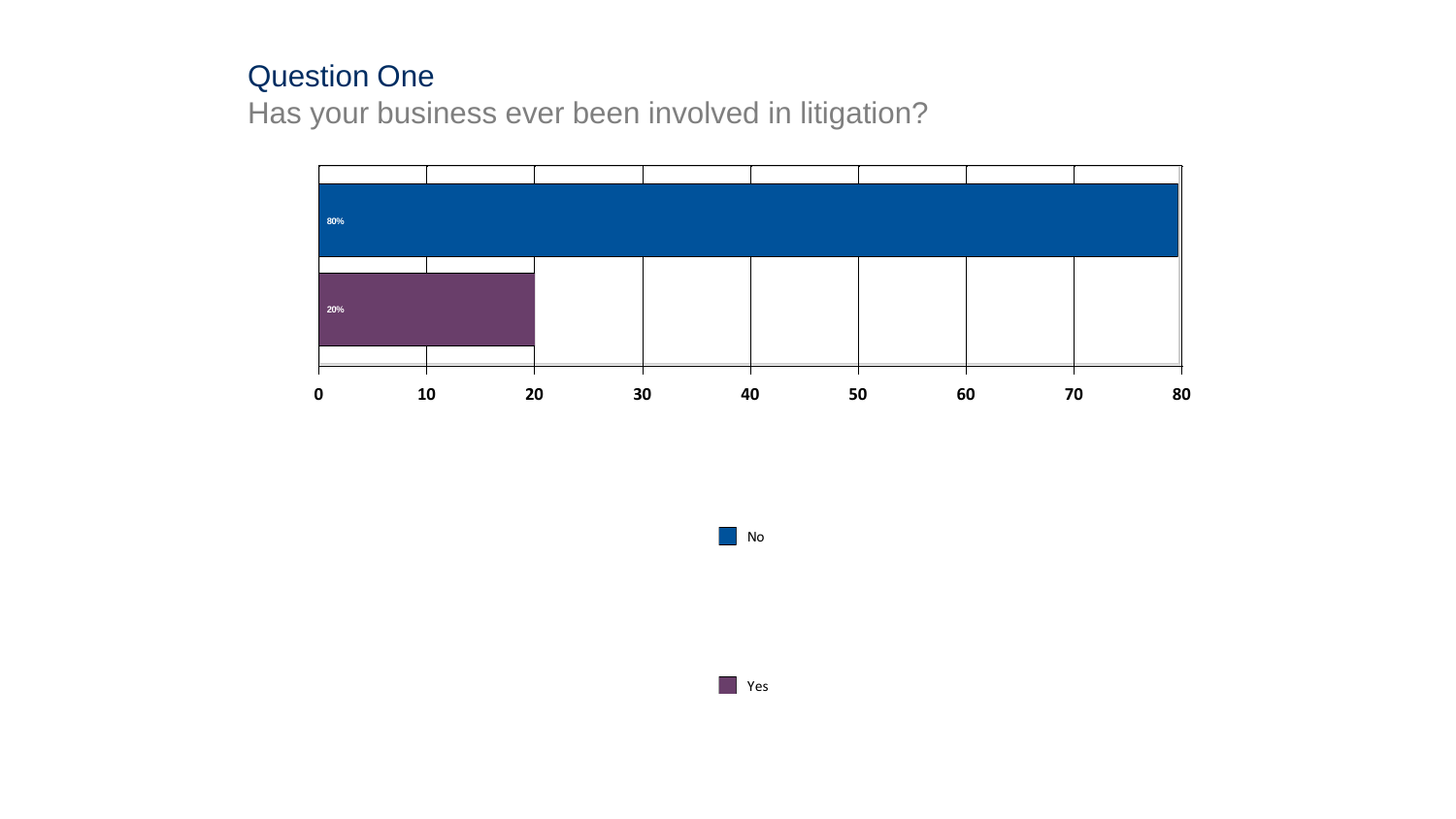#### Question One Cross Tabulation With Gender

Has your business ever been involved in litigation?



**No**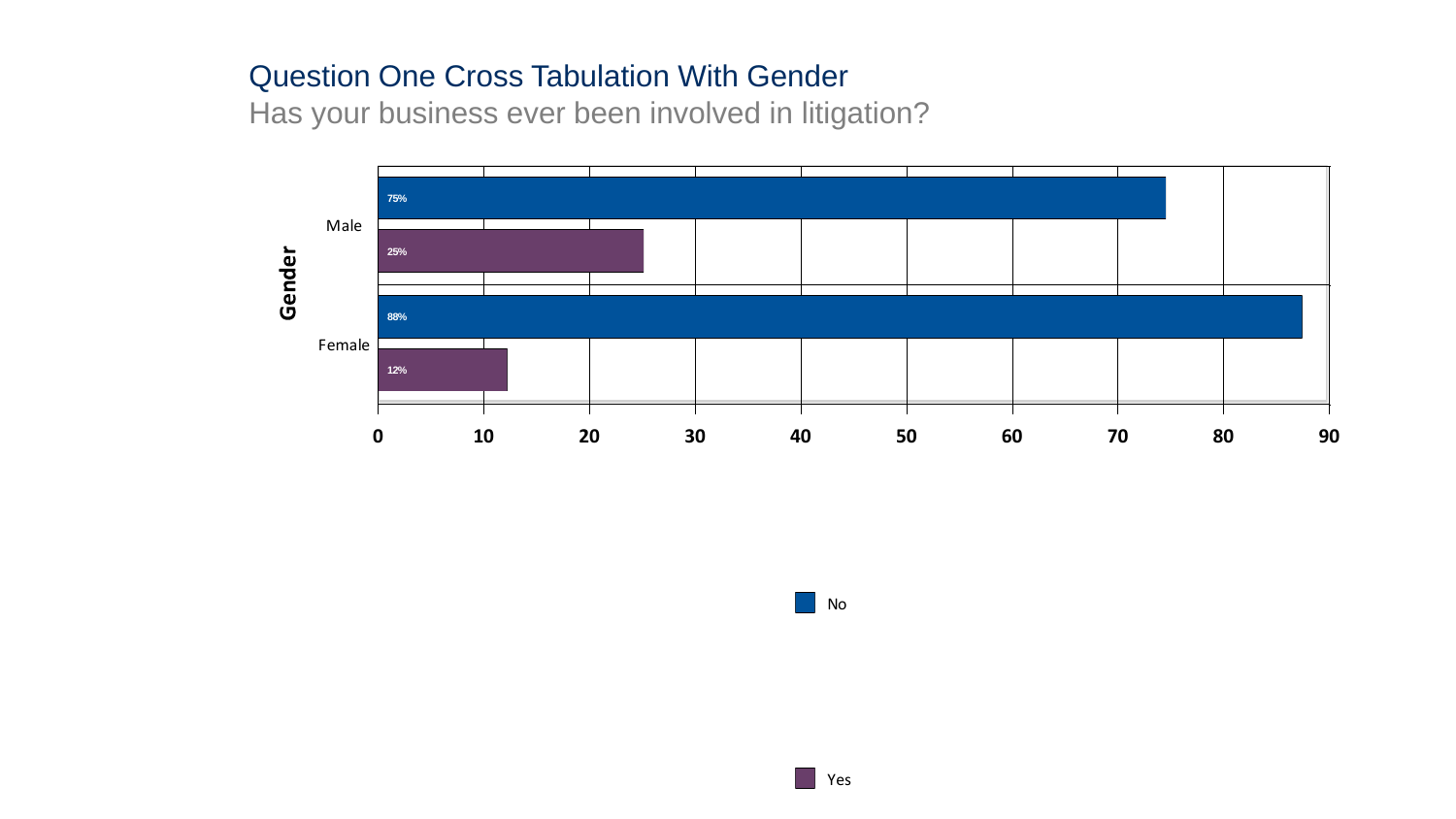#### Question One Cross Tabulation With Age

Has your business ever been involved in litigation?



No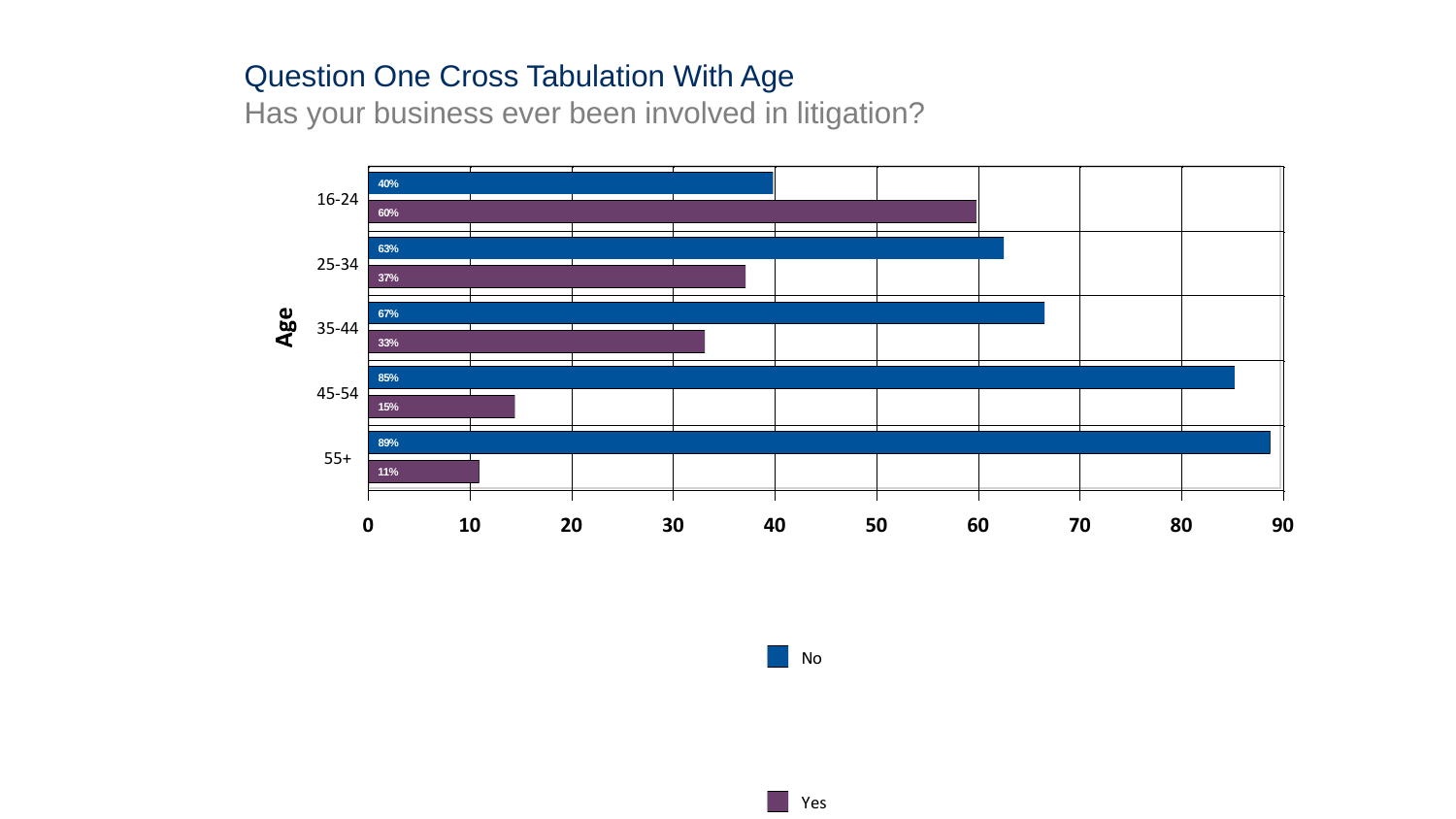# Question One Cross Tabulation With Region

Has your business ever been involved in litigation?



**No.** Yes

 $\blacksquare$  No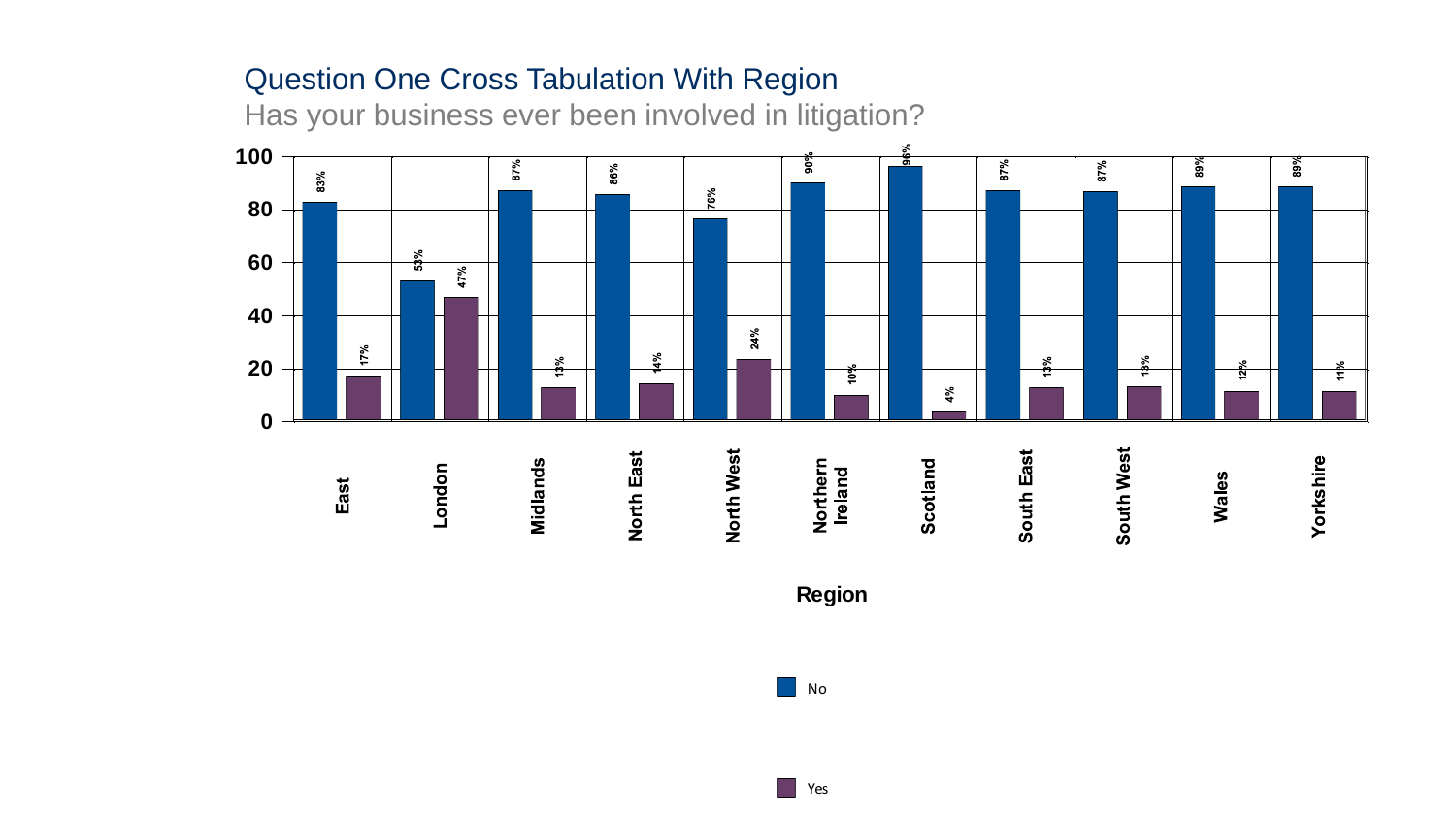#### Question One Part 2

If yes, how did you finance the case?

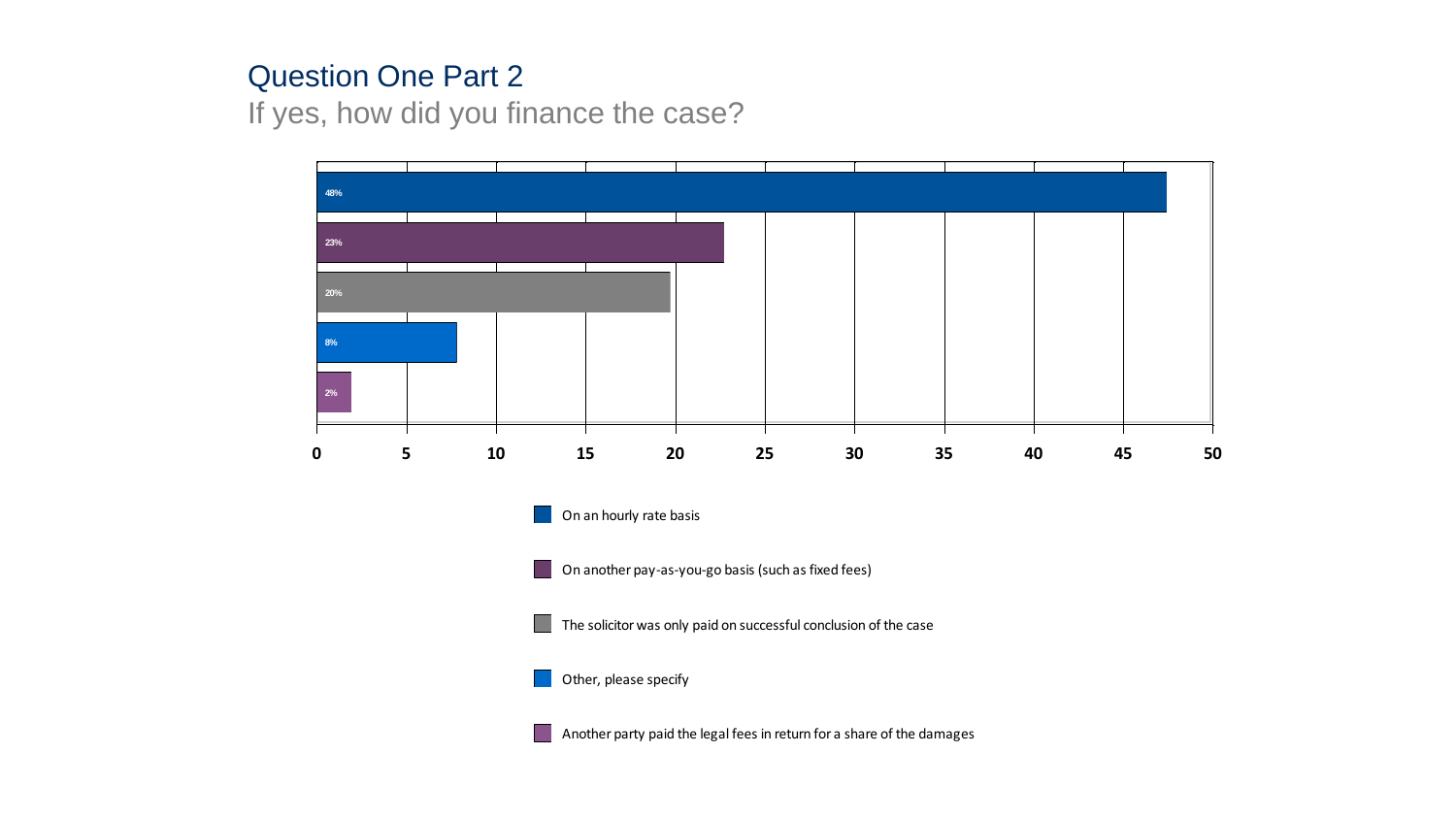#### Question One Part 2 Cross Tabulation With Gender

If yes, how did you finance the case?



Another party paid the legal fees in return for a share of the damages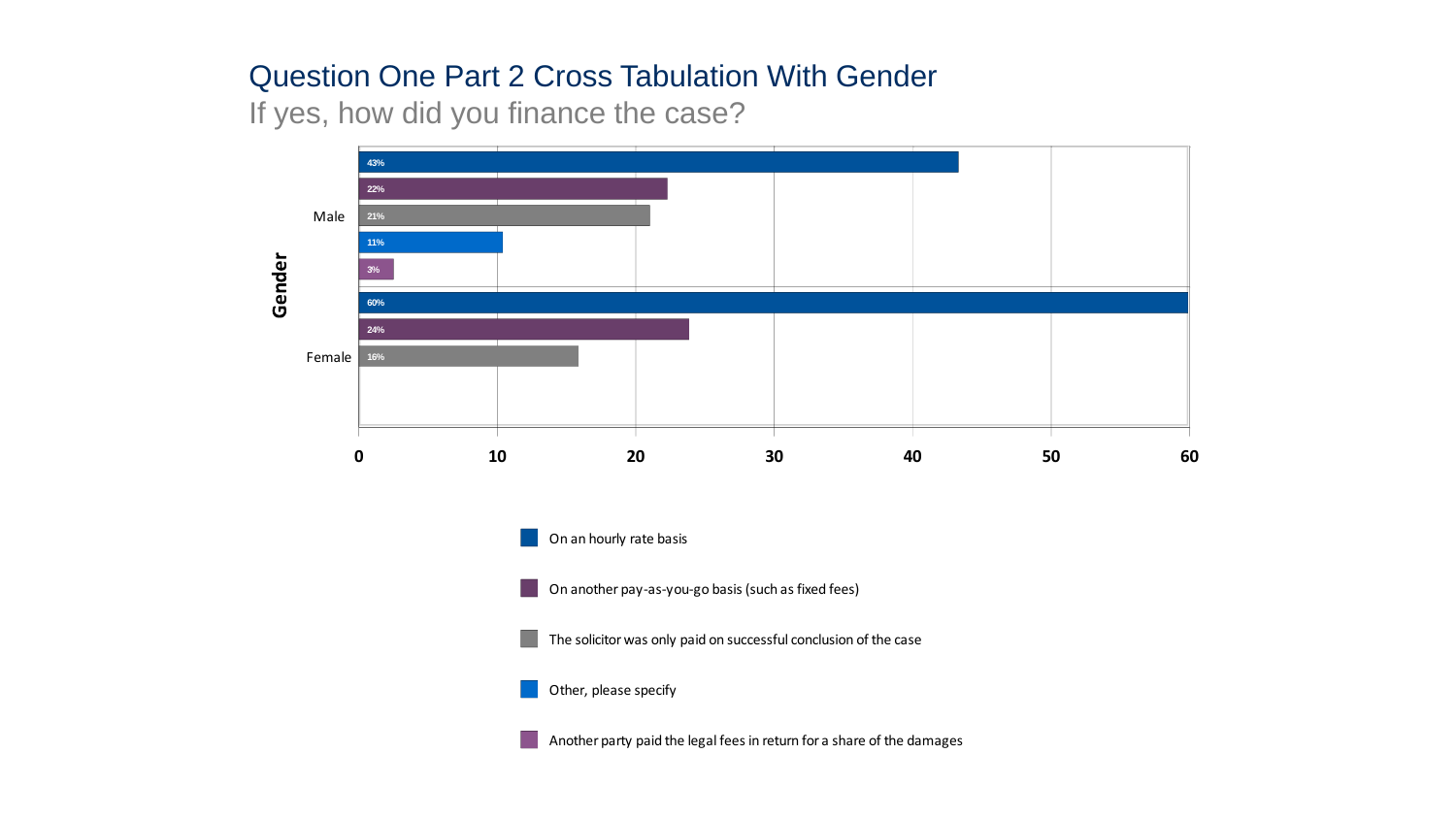## Question One Part 2 Cross Tabulation With Age

If yes, how did you finance the case?

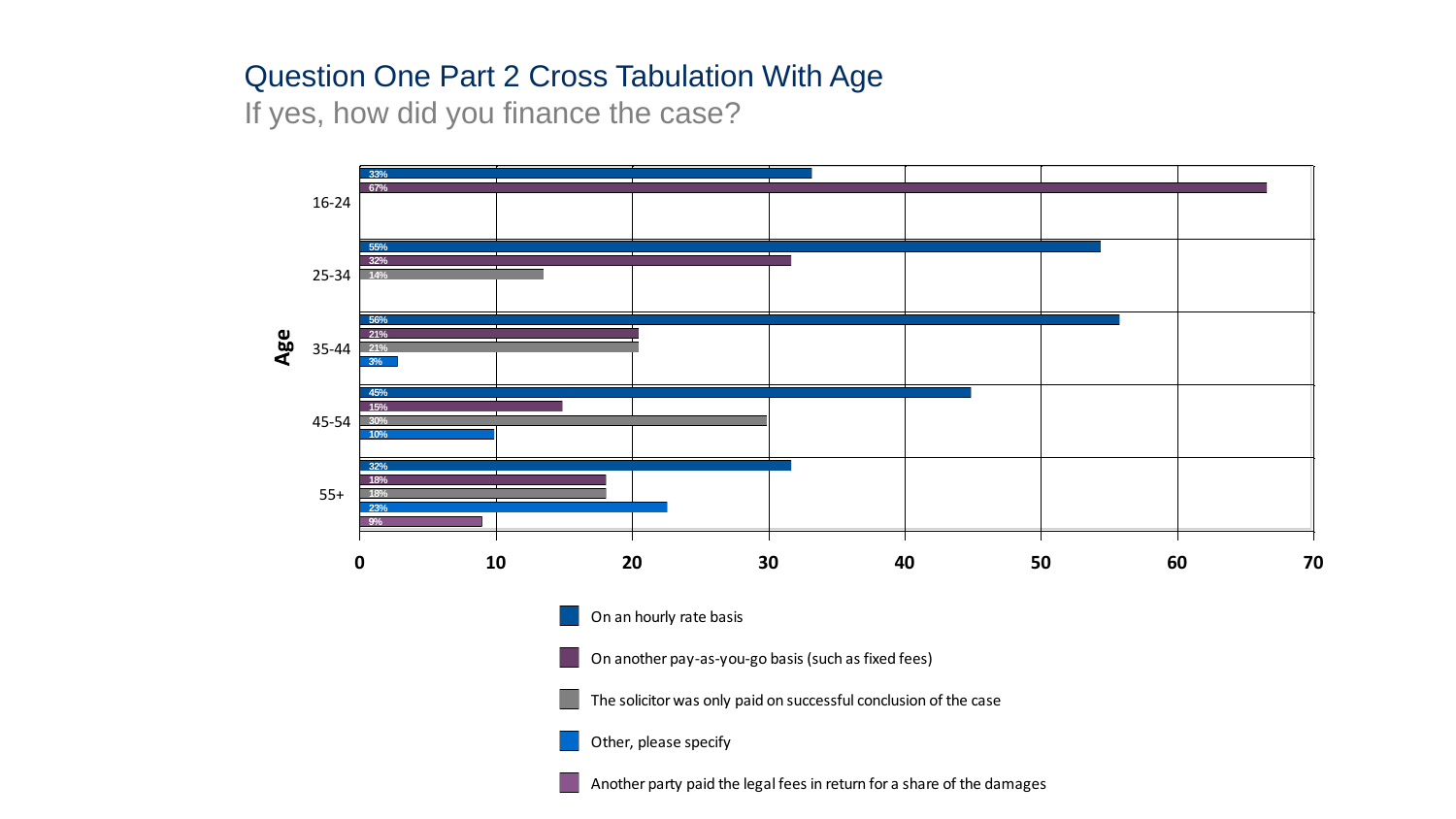## Question One Part 2 Cross Tabulation With Region

If yes, how did you finance the case?

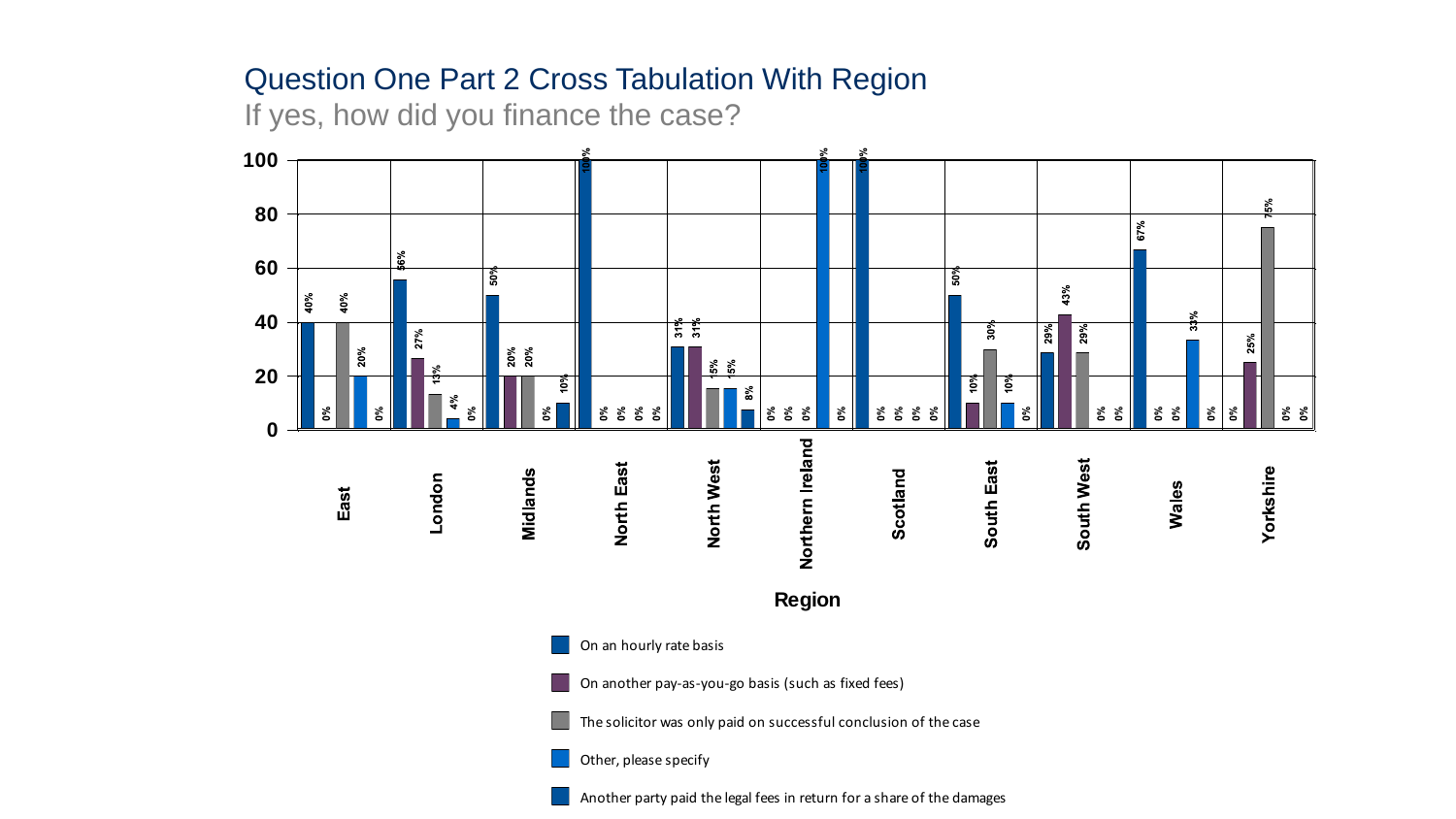## Question Two

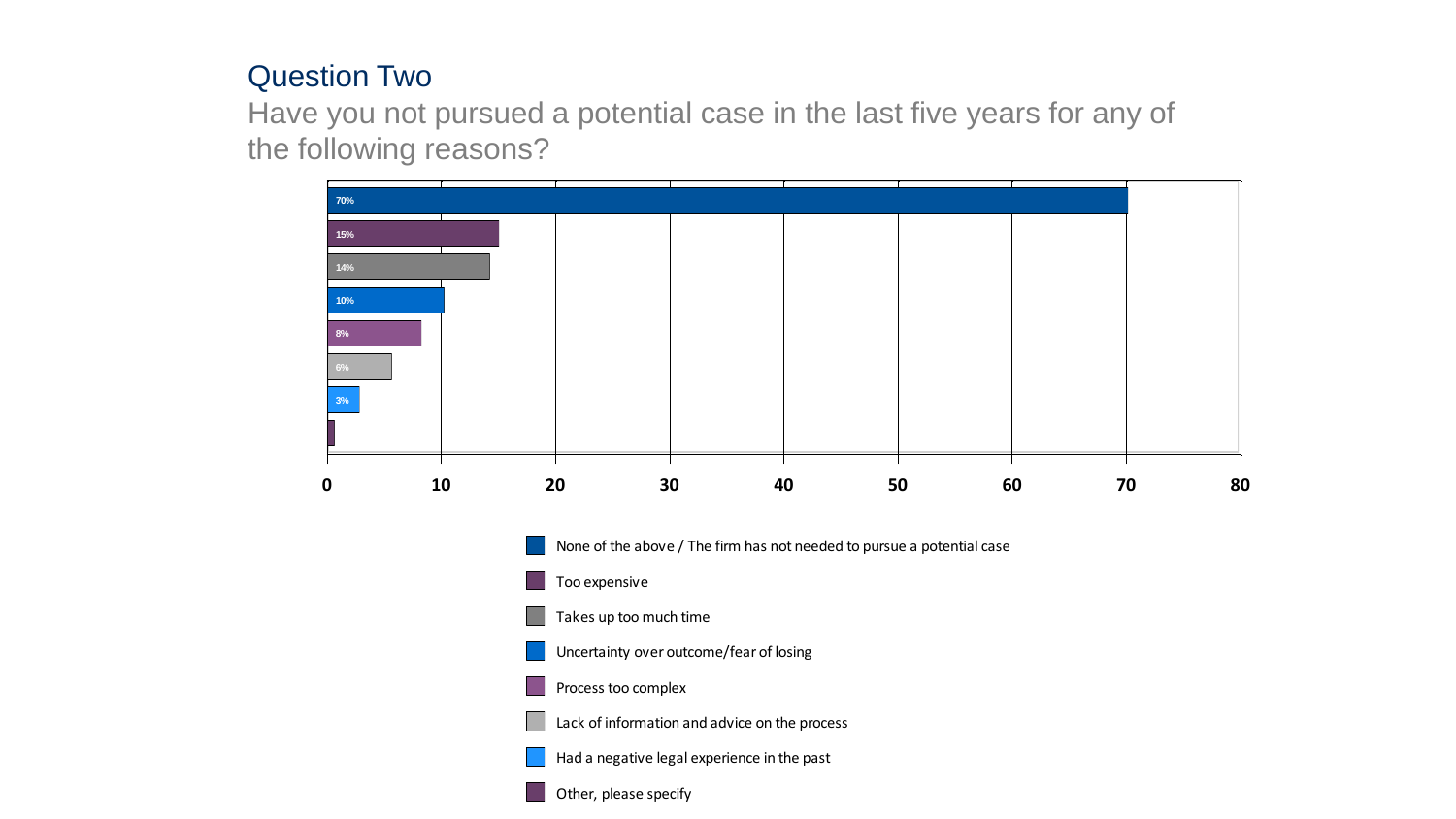#### Question Two Cross Tabulation With Gender

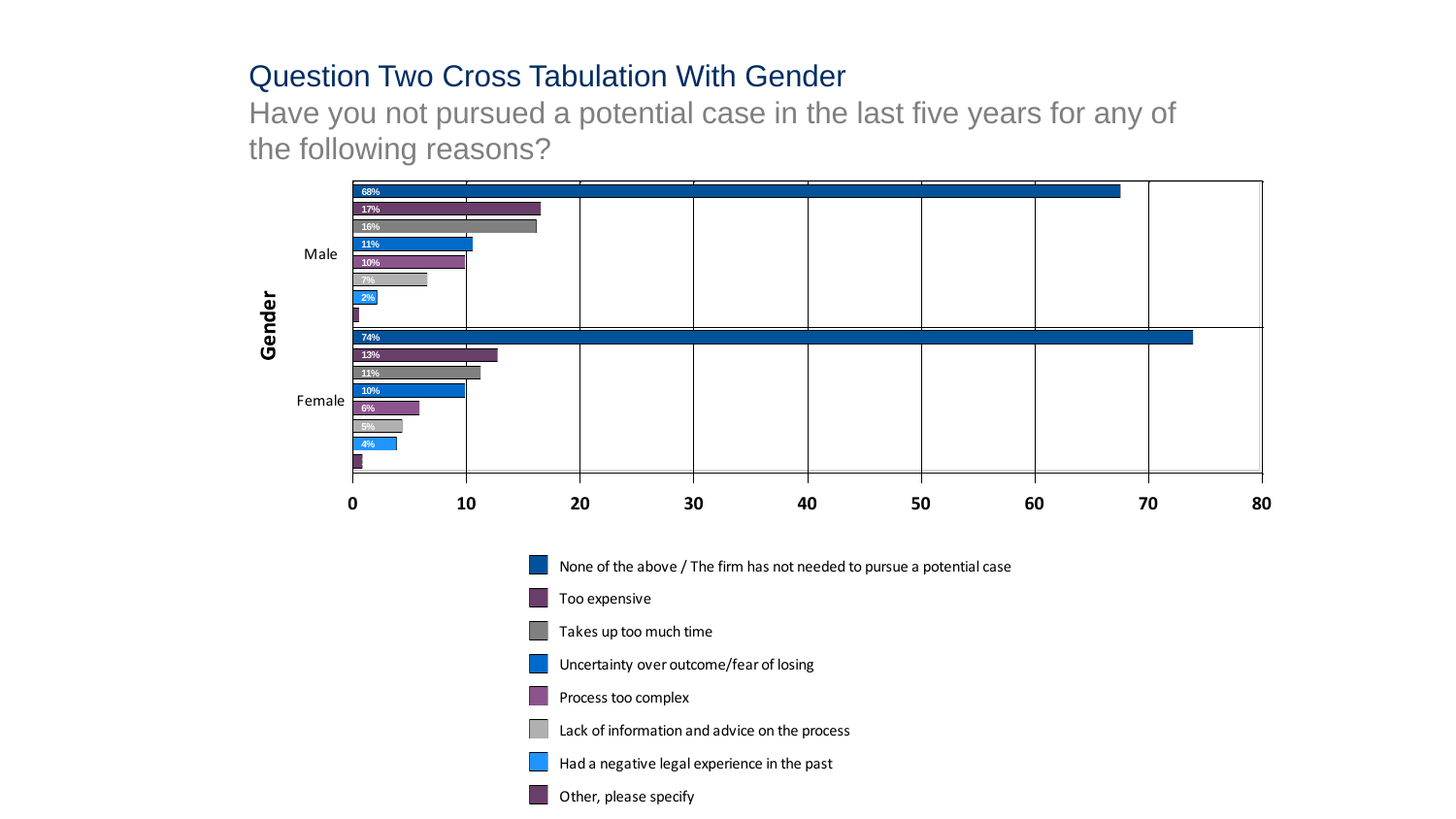## Question Two Cross Tabulation With Age

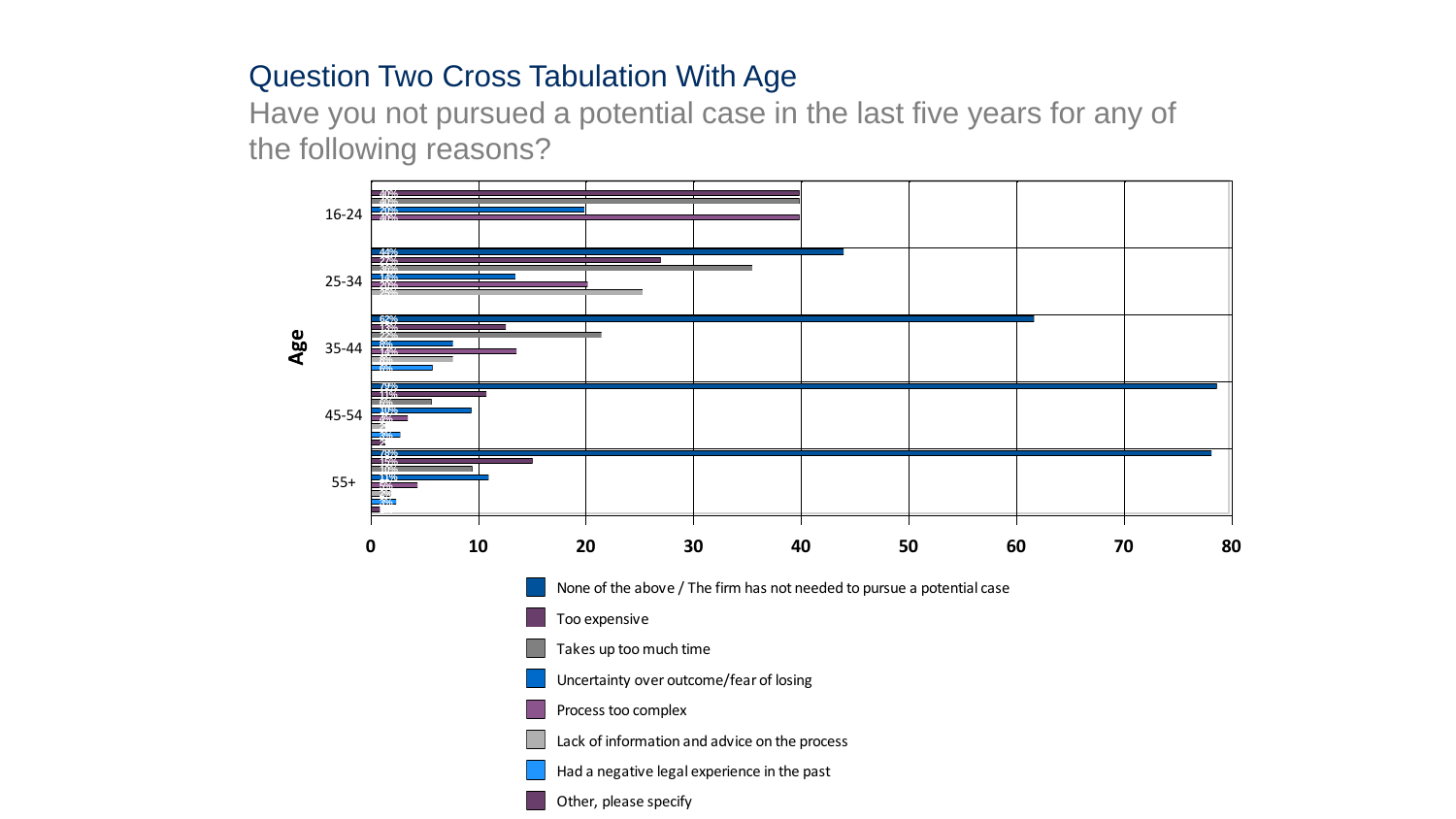# Question Two Cross Tabulation With Region

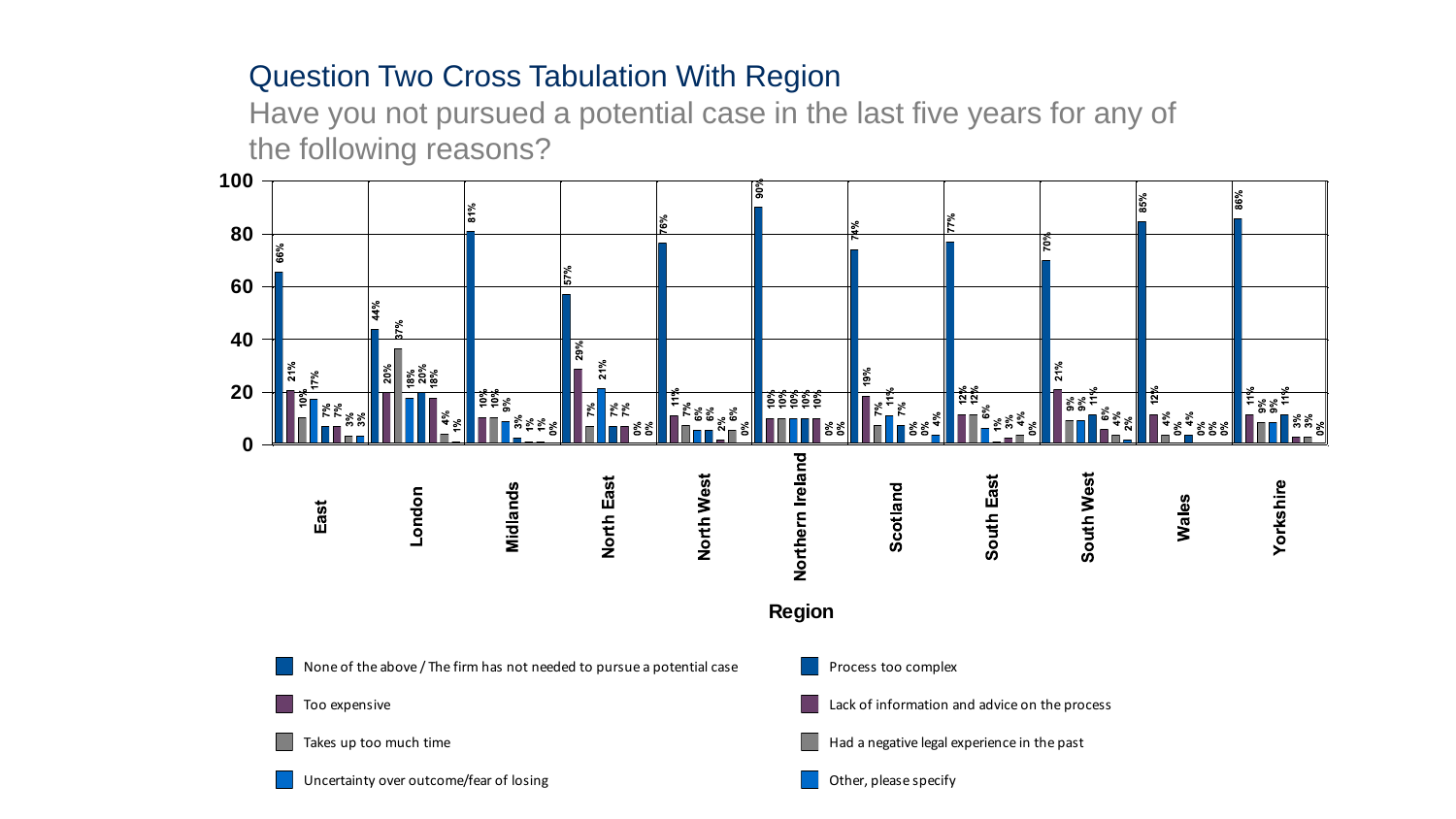#### Question Three

If you have chosen not to pursue a case in the last 5 years, what would the likely damages have been if you pursued that claim successfully?

```
Mean - £171,544.10
```

```
Male - £196,907.70
Female - £124,231.20
```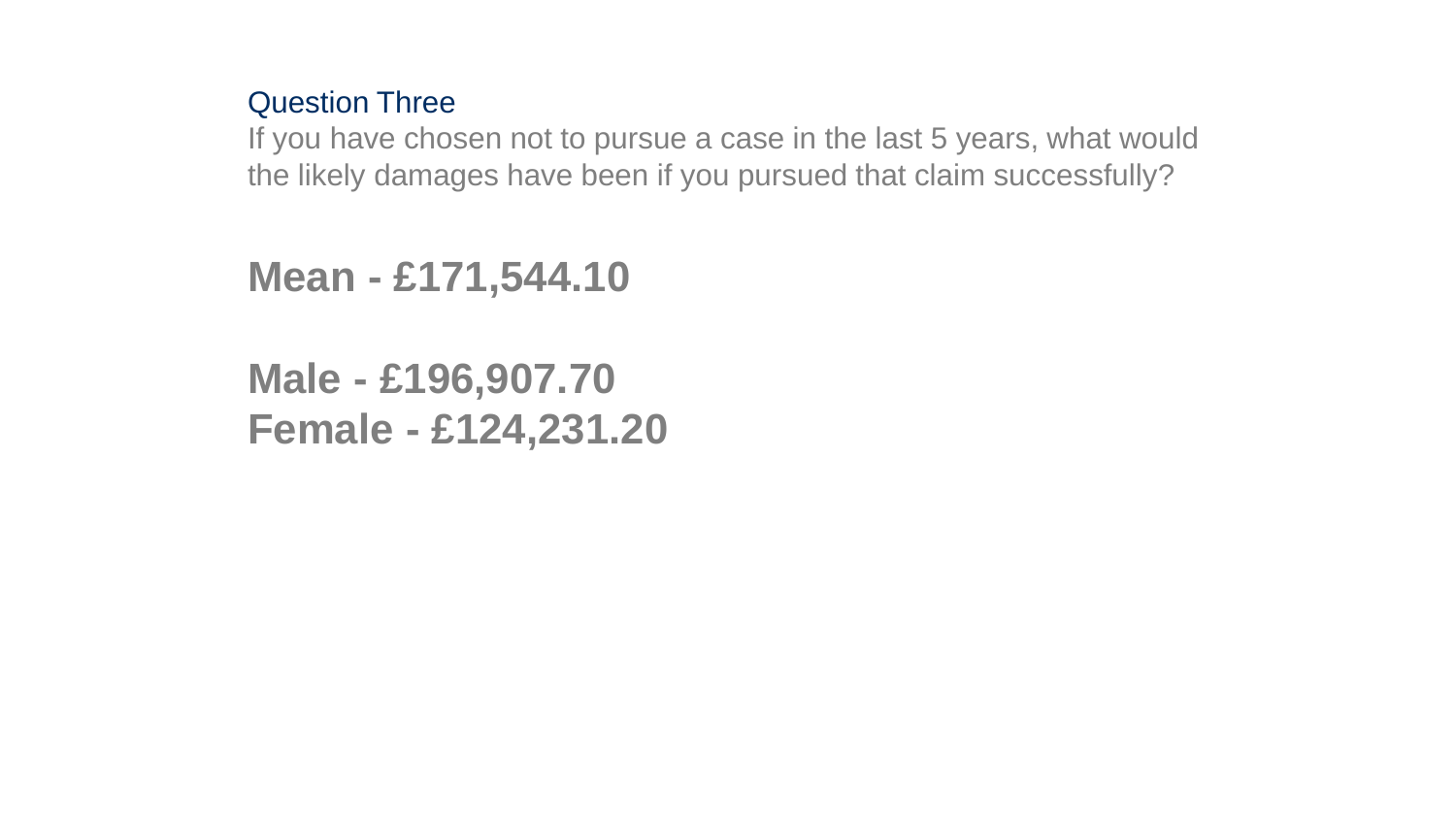#### Question Four

Have you ever felt bullied by a larger company or corporation when concerned with general business matters?



**No**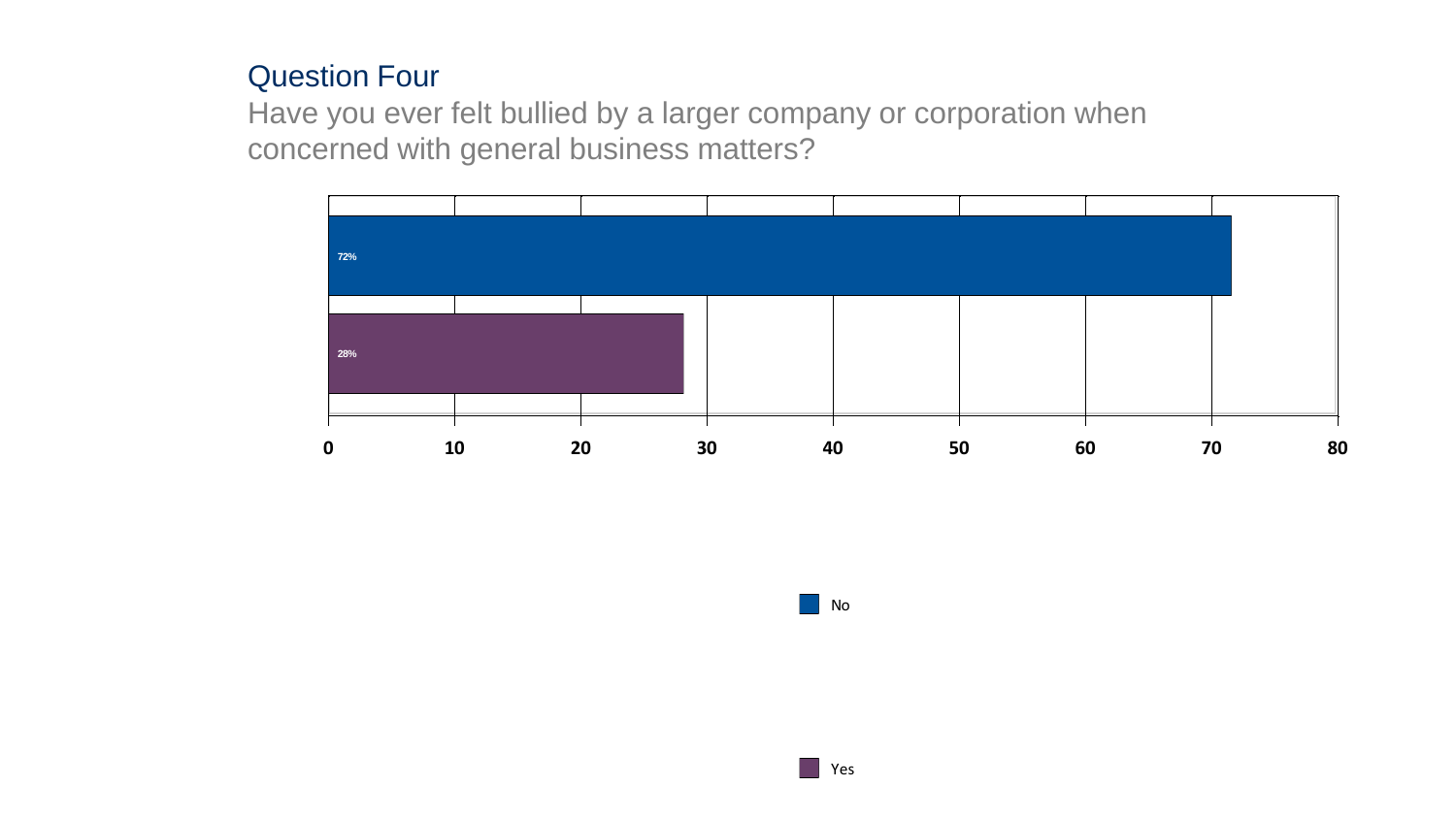#### Question Four Cross Tabulation With Gender

Have you ever felt bullied by a larger company or corporation when concerned with general business matters?



| No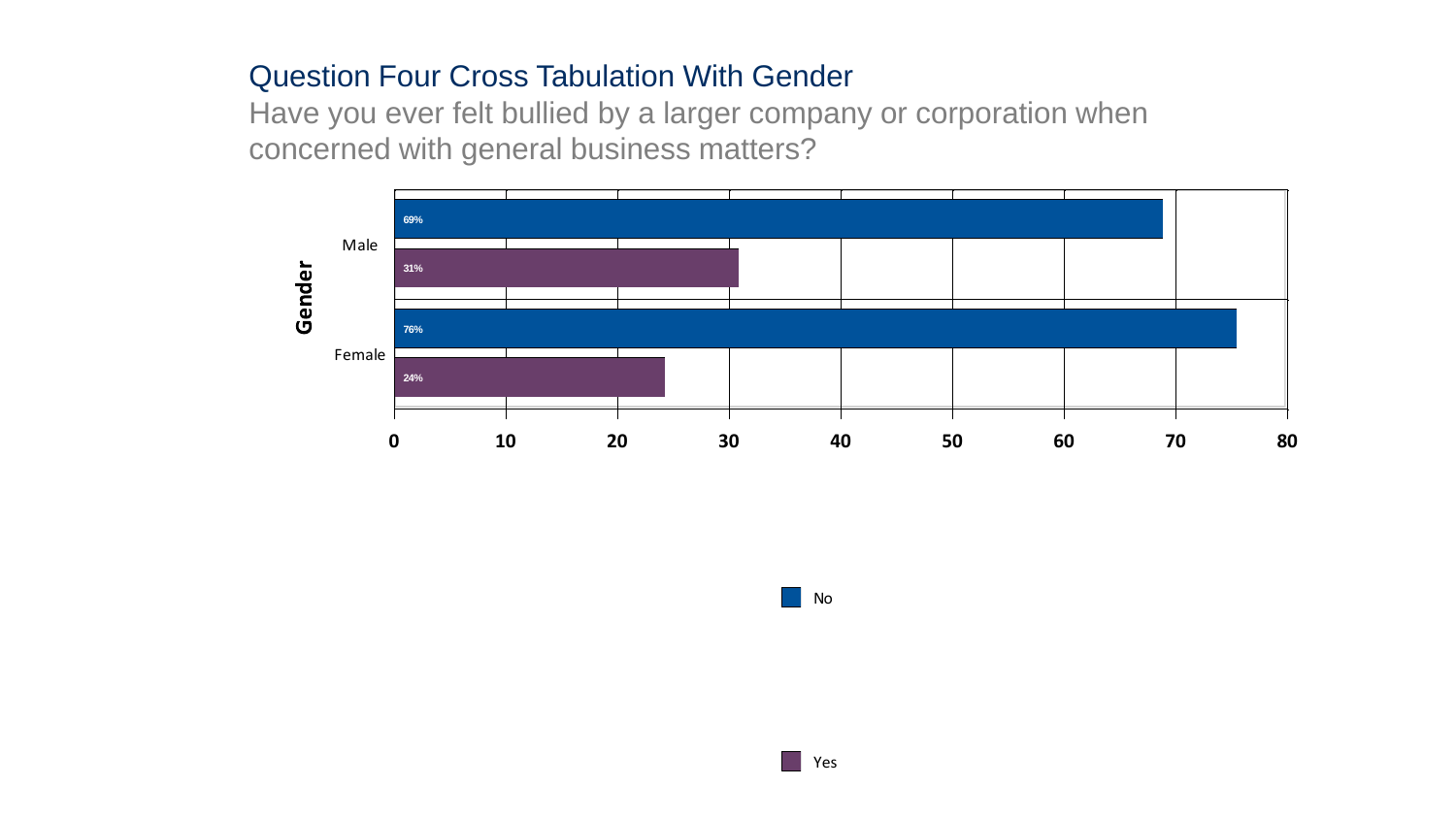## Question Four Cross Tabulation With Age

Have you ever felt bullied by a larger company or corporation when concerned with general business matters?



No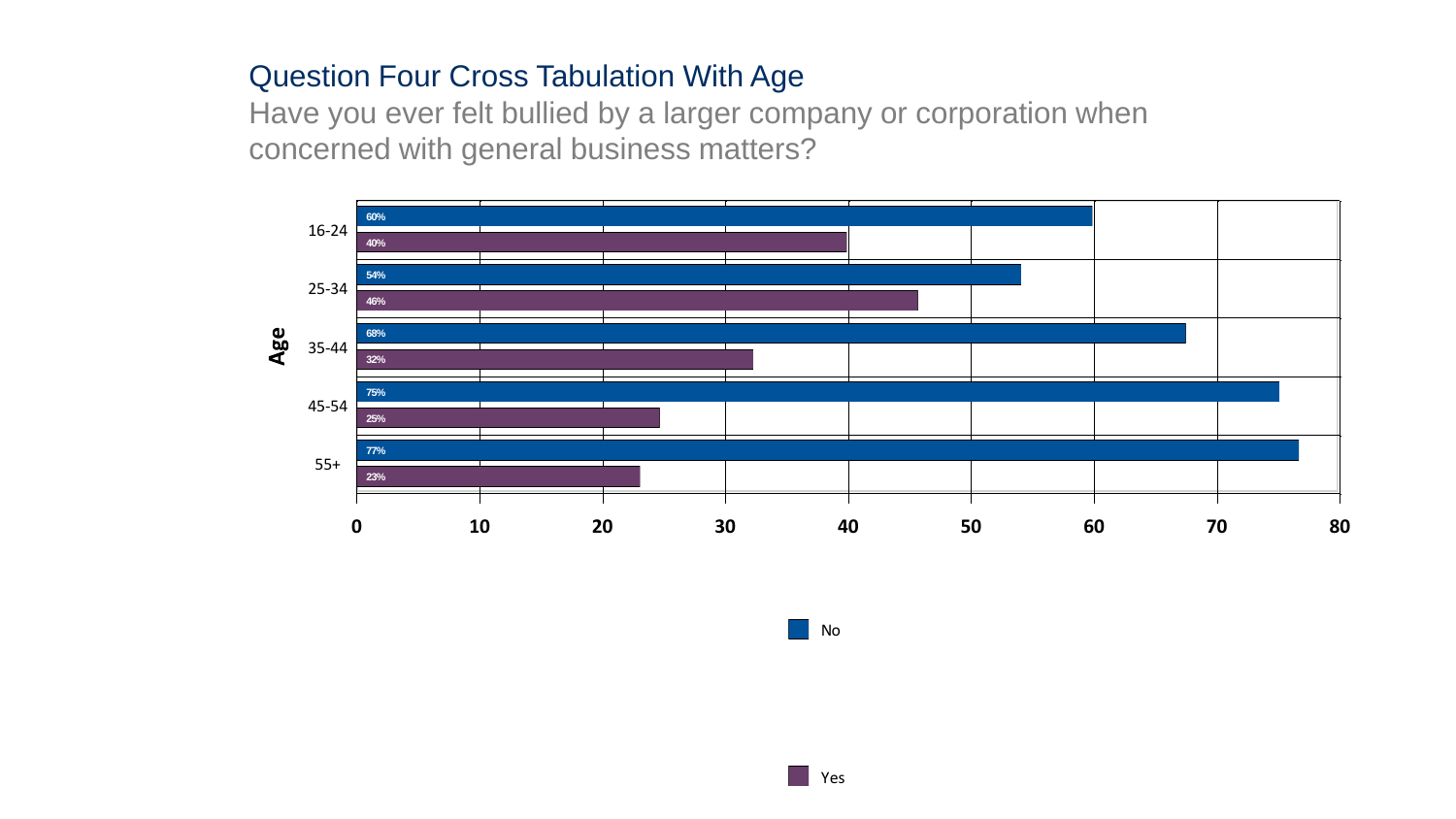# Question Four Cross Tabulation With Region

Have you ever felt bullied by a larger company or corporation when concerned with general business matters?



**Region**

 $\Box$  No

**N** Yes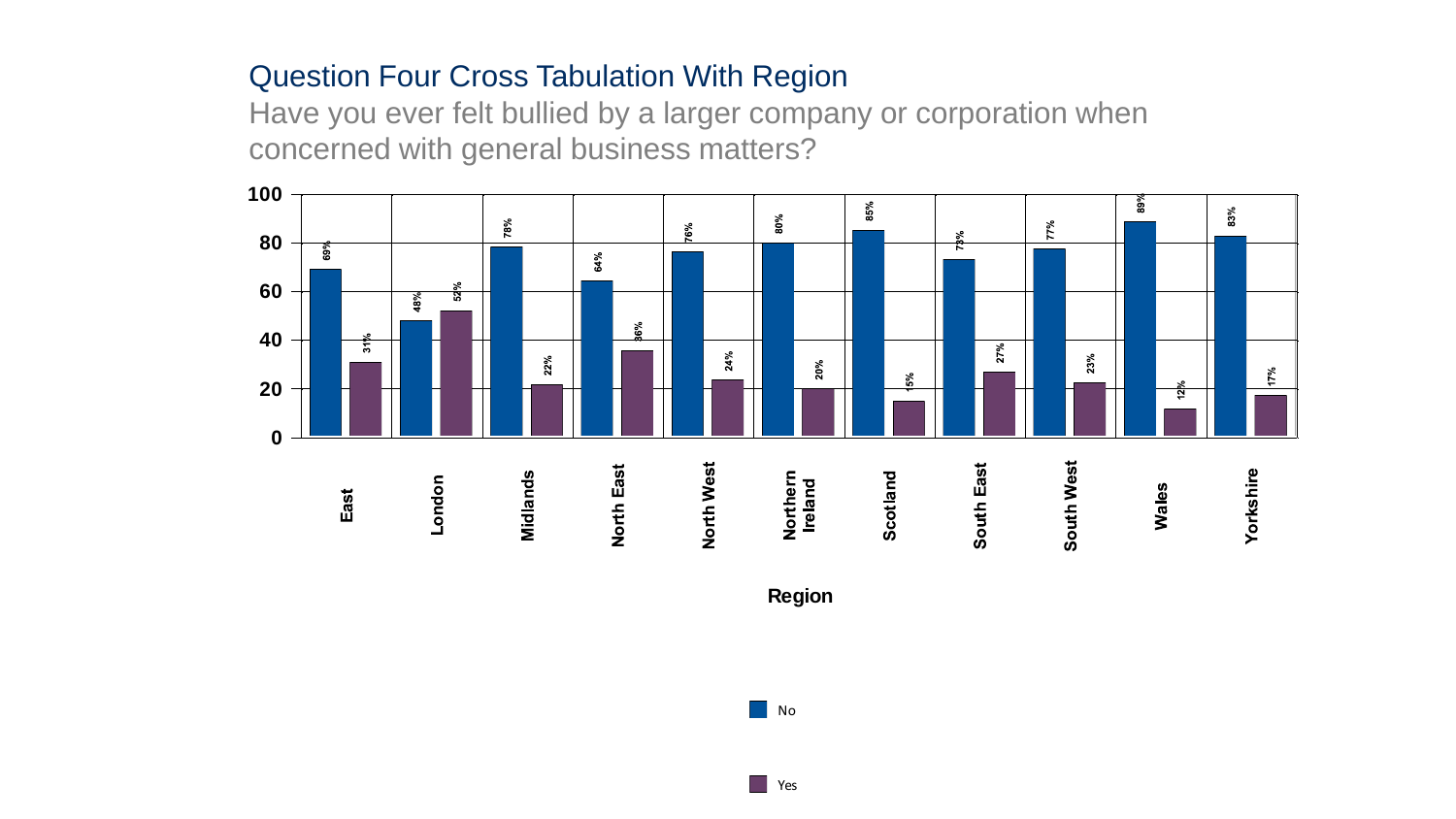# Question Five

If you had to, where would you look for advice on pursuing a litigation claim?

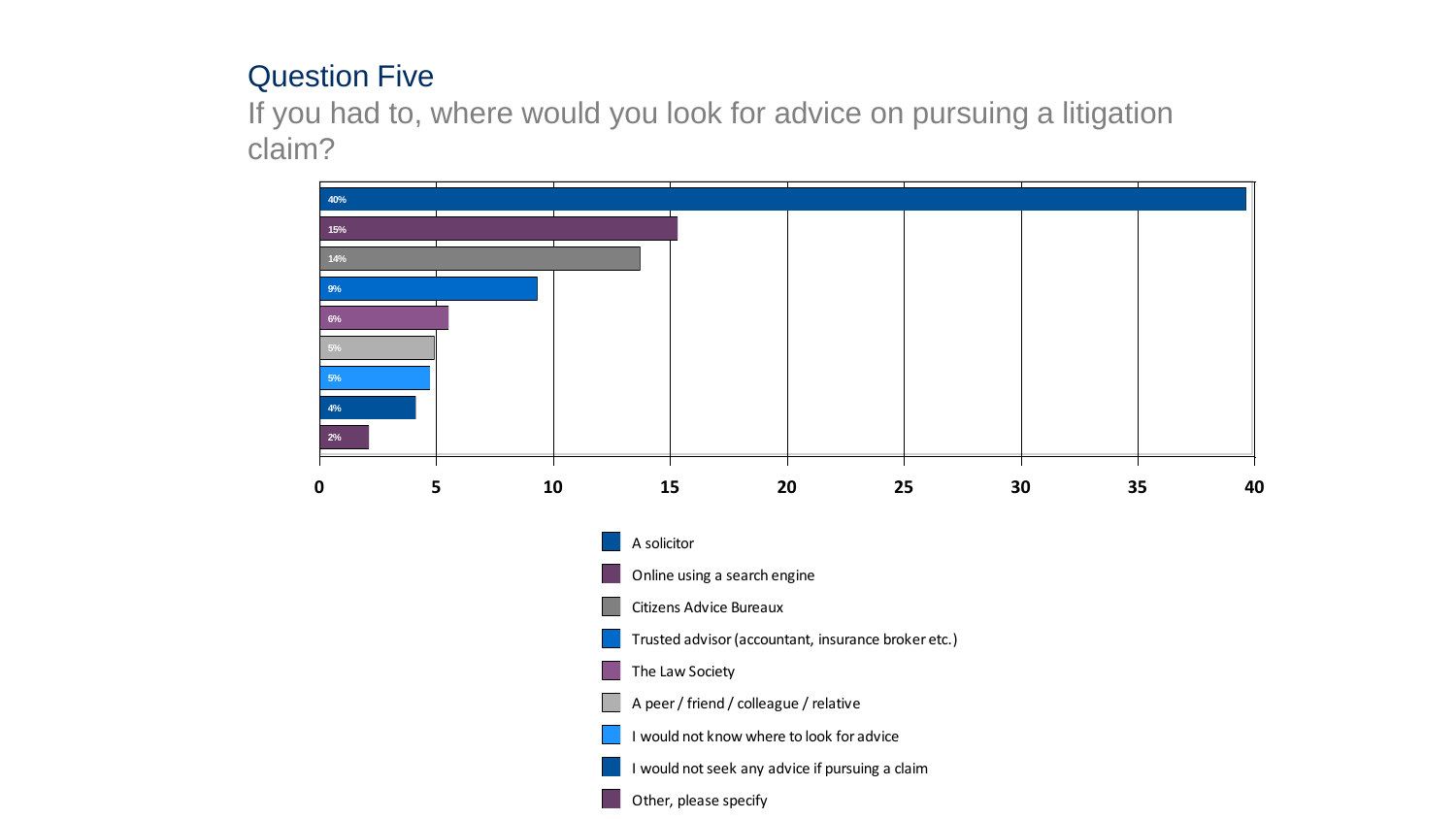## Question Five Cross Tabulation With Gender

If you had to, where would you look for advice on pursuing a litigation claim?

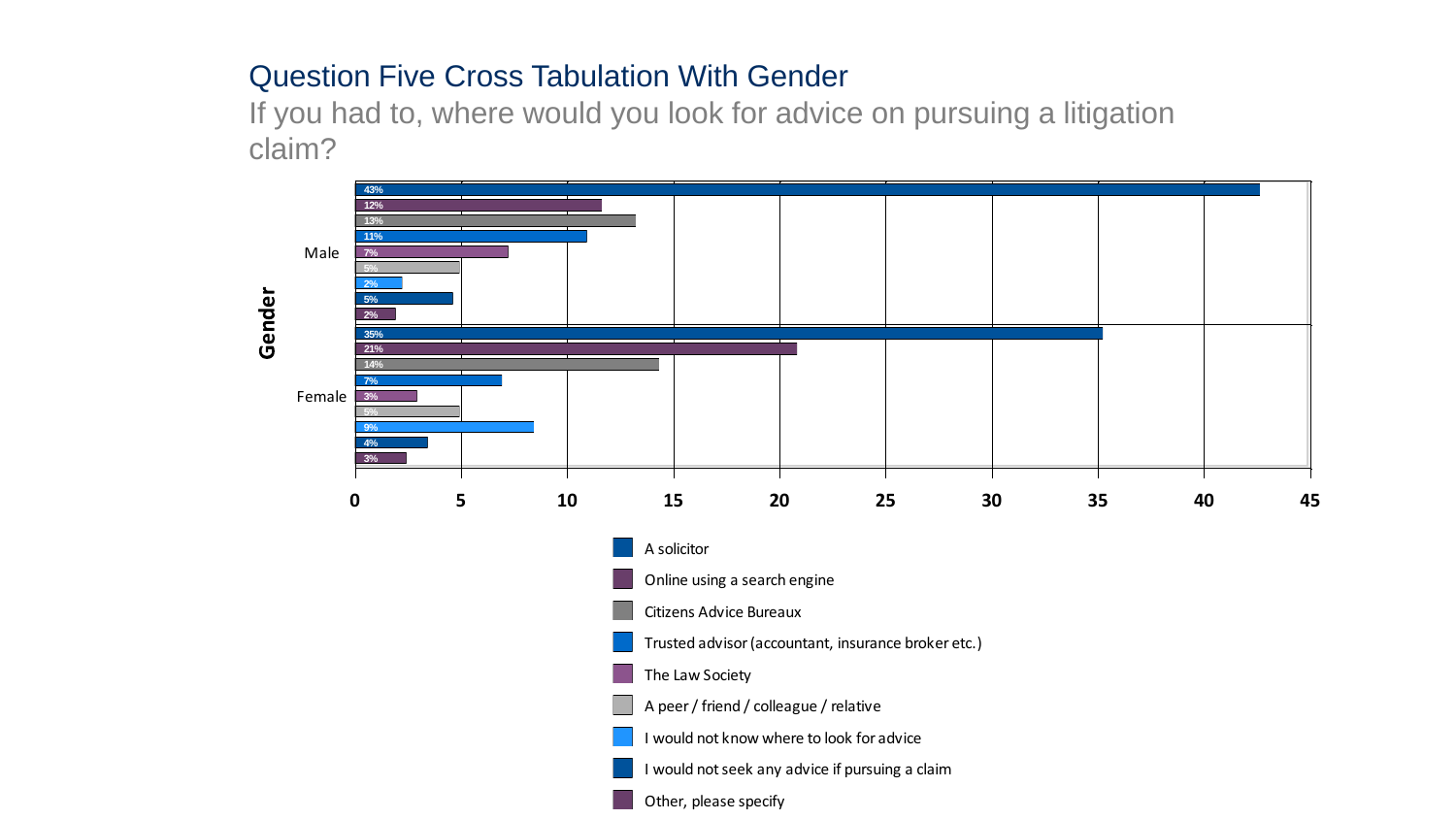# Question Five Cross Tabulation With Age

If you had to, where would you look for advice on pursuing a litigation claim?

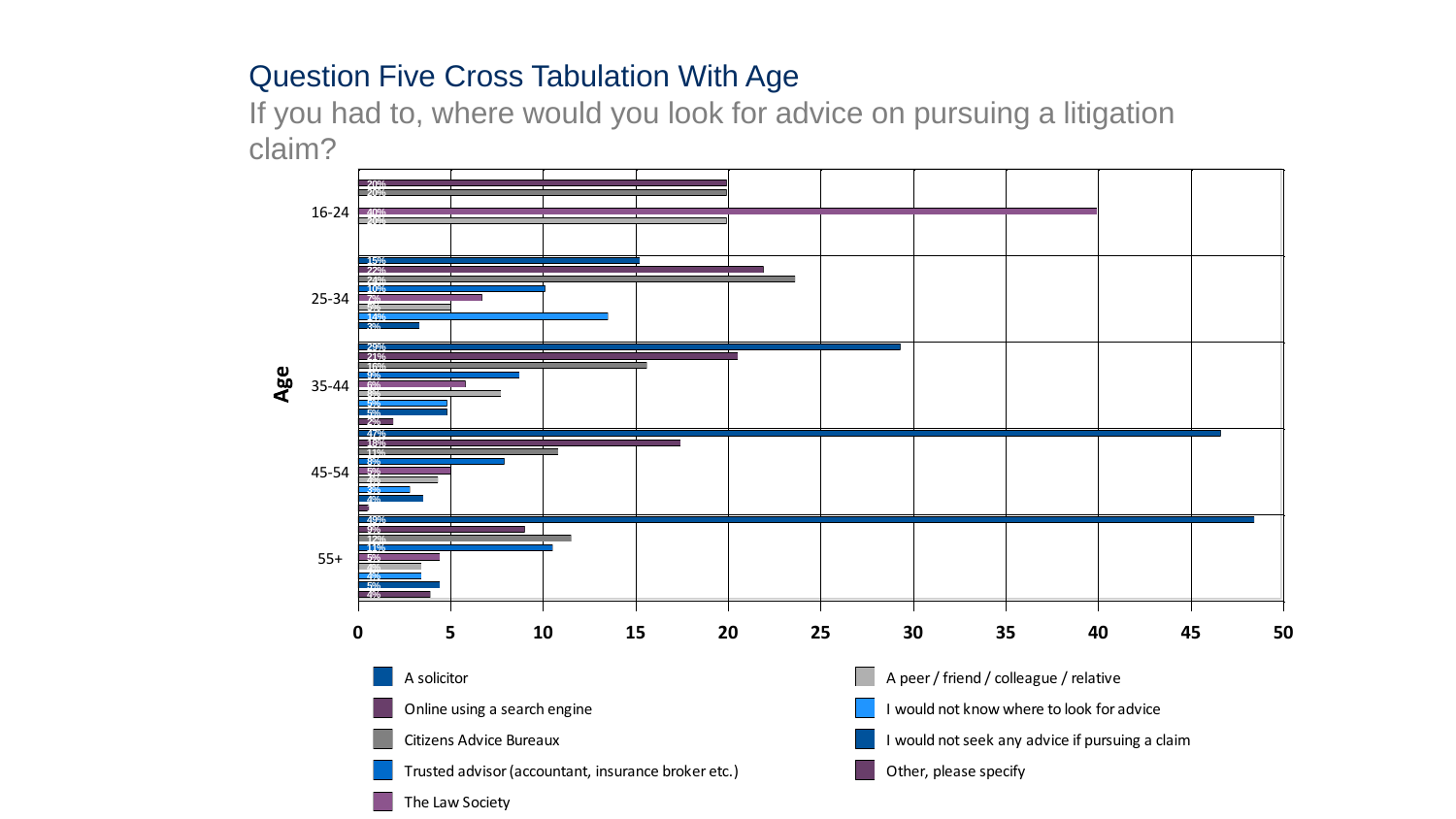# Question Five Cross Tabulation With Region

If you had to, where would you look for advice on pursuing a litigation claim? **C**<br>If<br>C<br>60<br>50

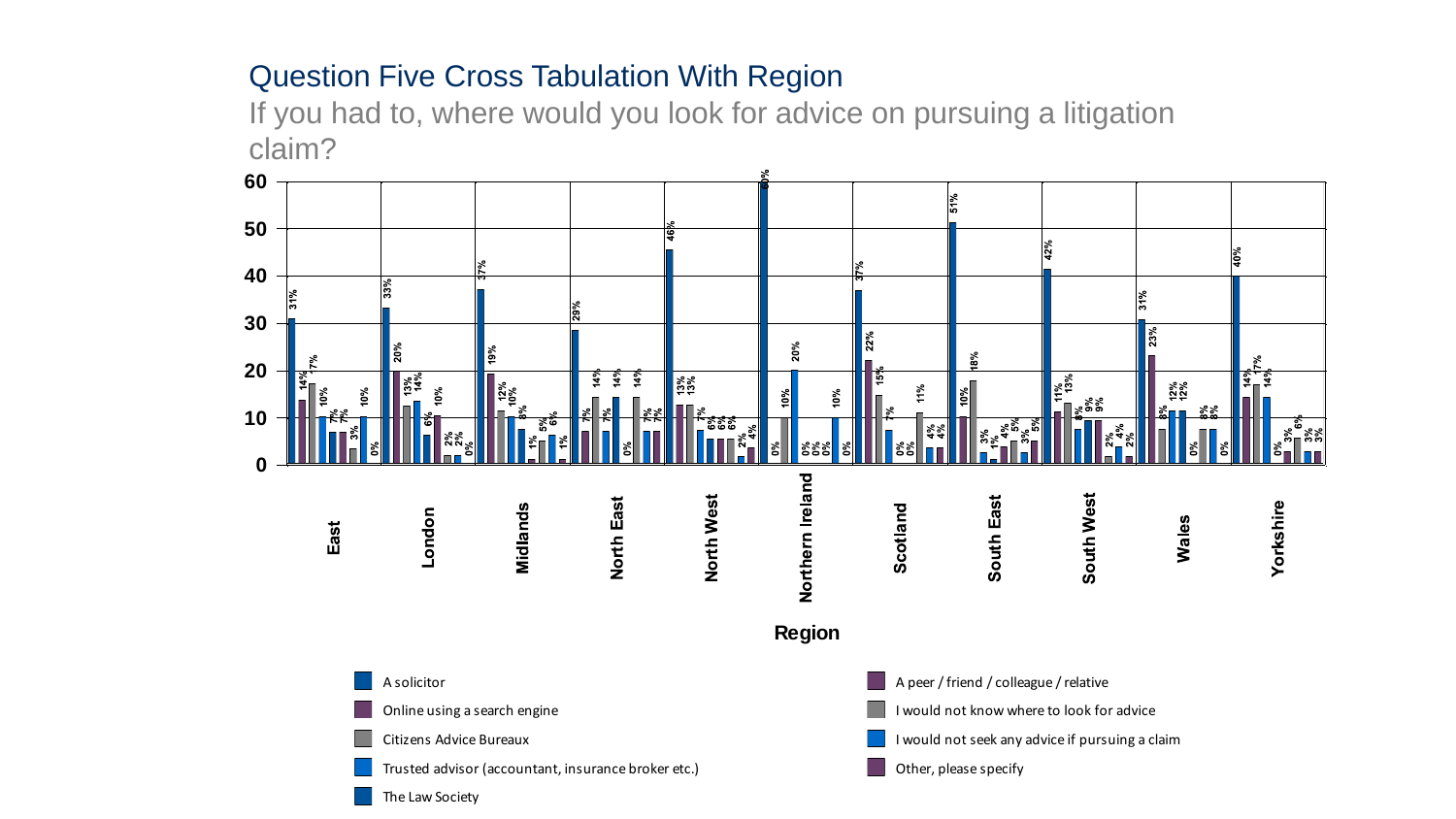## Question Six

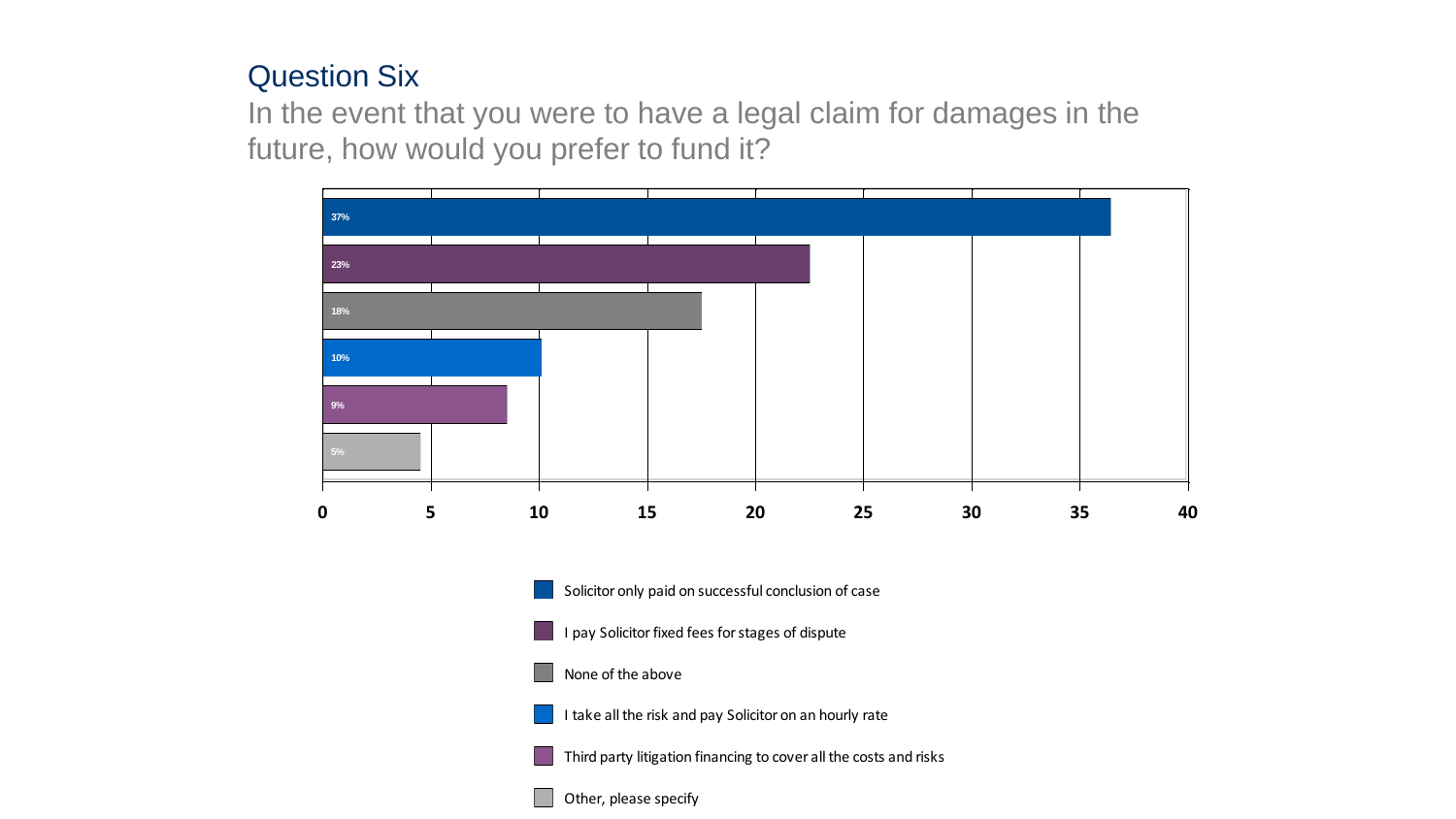## Question Six Cross Tabulation With Gender

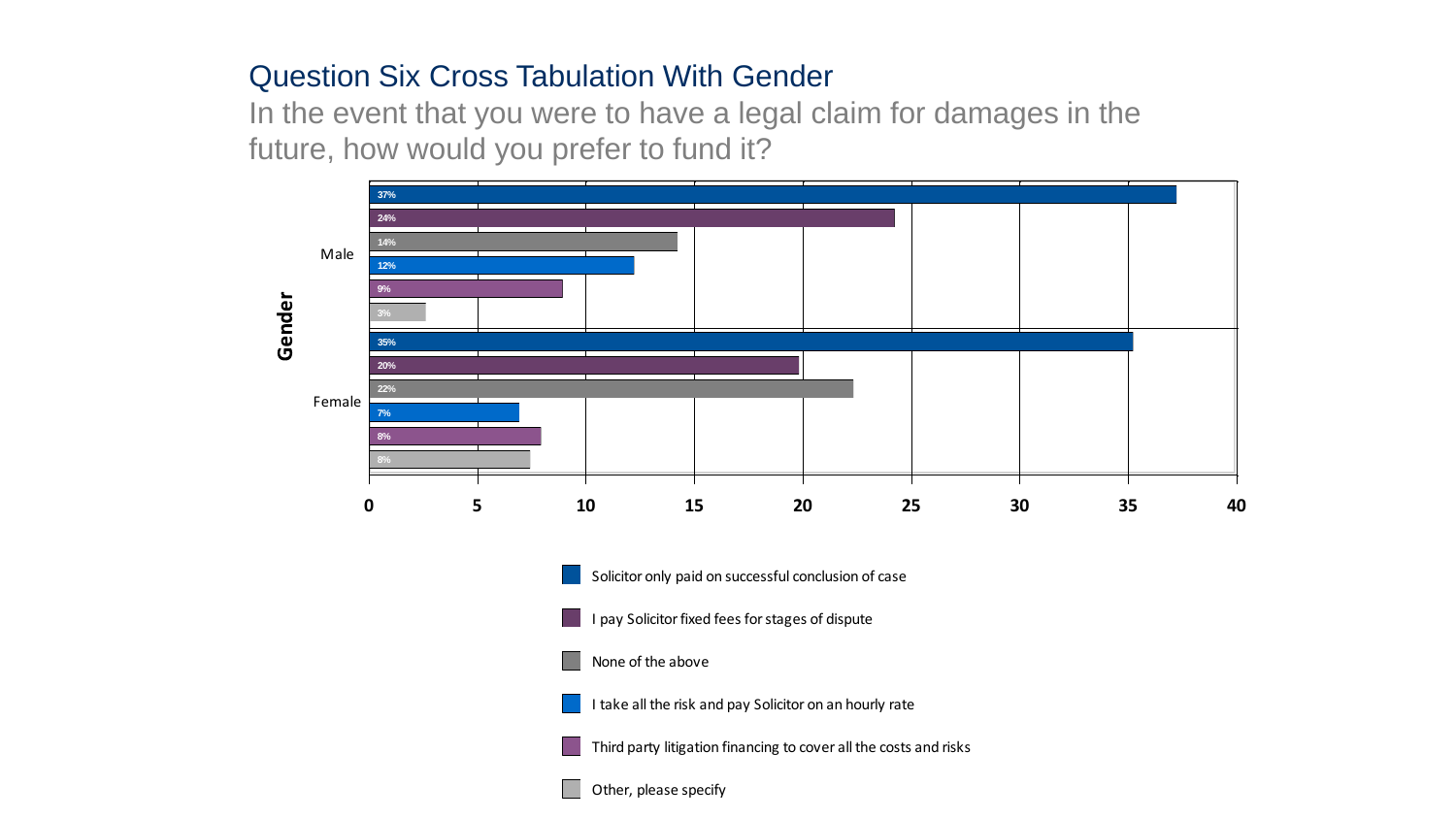## Question Six Cross Tabulation With Age